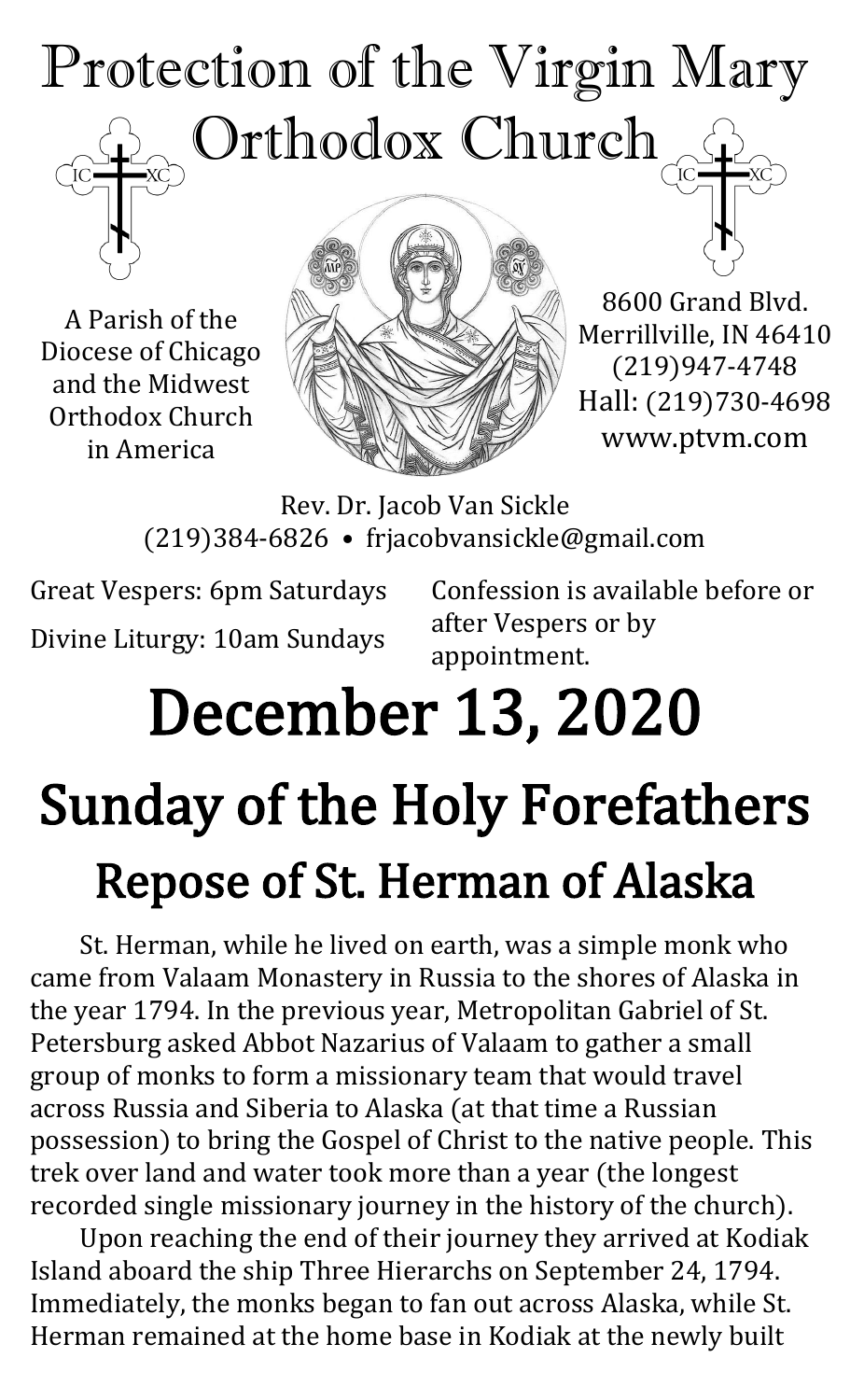Holy Resurrection Church to administer the overall mission and newly established school. The mission was a thriving one, received with great enthusiasm by most of the native people and resulting in thousands of Baptisms. Schools were started, churches built, many sacramental marriages were performed; all through the grace-filled efforts of 10 monks who labored in the midst of harsh and primitive conditions.

Often they did not enjoy the support of the Russian American Company, which was the local Russian authority in the area. Alexander Baranov was in charge of the company and proved to be a tyrannical and self-serving leader who considered the natives to be little more than slave laborers. Father Herman and the other monks labored mightily to protect them and intercede on their behalf with the higher authorities in Russia.

After about 15 years St. Herman moved to Spruce Island, which is a small densely wooded island about 1 mile off the coast of Kodiak, to pursue a more hermit-like life. He brought his whole monastic spiritual formation, rich experience, and Orthodox inheritance to bear upon this new life. He built a church and a cell, planted a garden and in a short time started an orphanage and school for the people on the island.

With burning love and compassion, he began to deposit within the hearts of all who came, something of the wondrous Christian treasure that had been entrusted to him. He labored for the most part alone at this stage of his life, pressing forward with great patience and humility. He chanted the church services, contemplated the Scripture, the writings of the Philokalia, and other writings of the Saints which he had brought to the New World and pursued an intense life of interior prayer.

He was once asked, "How do you live alone in the forest, Fr. Herman, don't you become bored and lonely?" He replied, "No! I am not alone here. God is here, as God is everywhere. Holy angels are here. Can one become bored with them? With whom is converse better and more pleasant, with men or with angels? Of course, with angels!"

He foresaw the time of his earthly departure, and when the time came, he was surrounded by his beloved orphans and spiritual children who were reading the Acts of the Apostles by his bedside. At that moment they recorded that his face suddenly began to shine and the cell was filled with a divine fragrance and they knew that their elder was dead.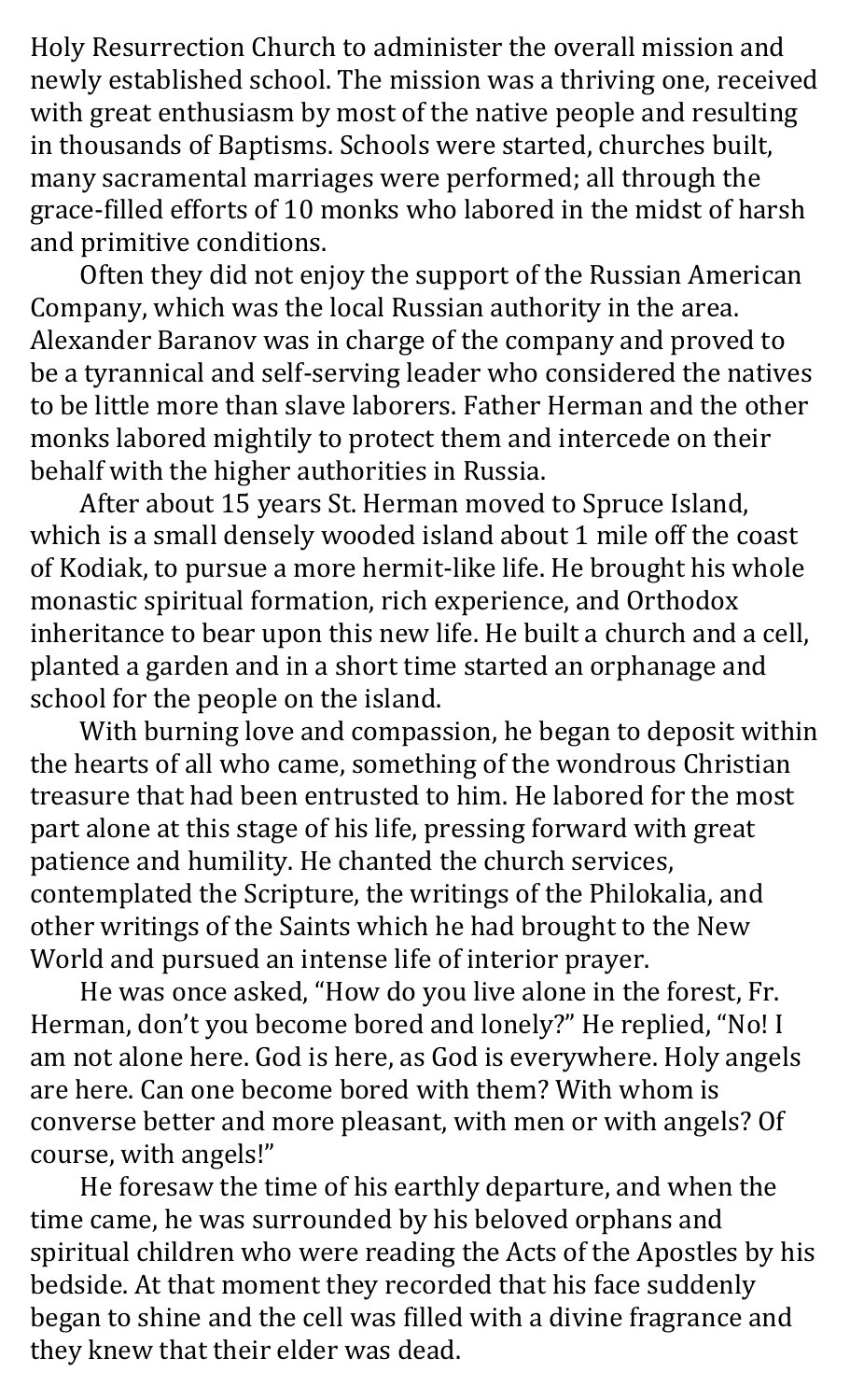# HYMNS OF THE DAY

#### Tone 2 – Resurrectional Troparion

When You descended to death, O Life Immortal, You slew hell with the splendor of Your Godhead. And when from the depths You raised the dead, all the powers of heaven cried out:// "O Giver of life, Christ our God, glory to You!"

#### Tone 2 – Troparion for the Holy Forefathers

Through faith You justified the Forefathers, betrothing through them the Church of the gentiles. These saints exult in glory, for from their seed came forth a glorious fruit: she who bore You without seed.// So by their prayers, O Christ God, have mercy on us!

#### Tone 7 – Troparion for St. Herman

O joyful North Star of the Church of Christ, guiding all men to the Heavenly Kingdom, teacher and apostle of the True Faith, intercessor and defender of the oppressed, adornment of the Orthodox Church in America: Blessed Father Herman of Alaska, pray to our Lord Jesus Christ// for the salvation of our souls!

#### Tone 2 – Resurrectional Kontakion

Hell became afraid, almighty Savior, seeing the miracle of Your Resurrection from the tomb! The dead arose! Creation with Adam beheld this and rejoiced with You,//

and the world, my Savior, praises You forever.

#### Tone 3 – Kontakion for St. Herman

The eternal light of Christ our Savior guided you, O blessed father Herman, on your evangelical journey to America to proclaim the Gospel of peace. Now you stand before the throne of glory: intercede for your land and its people,// asking peace for the world and salvation for our souls.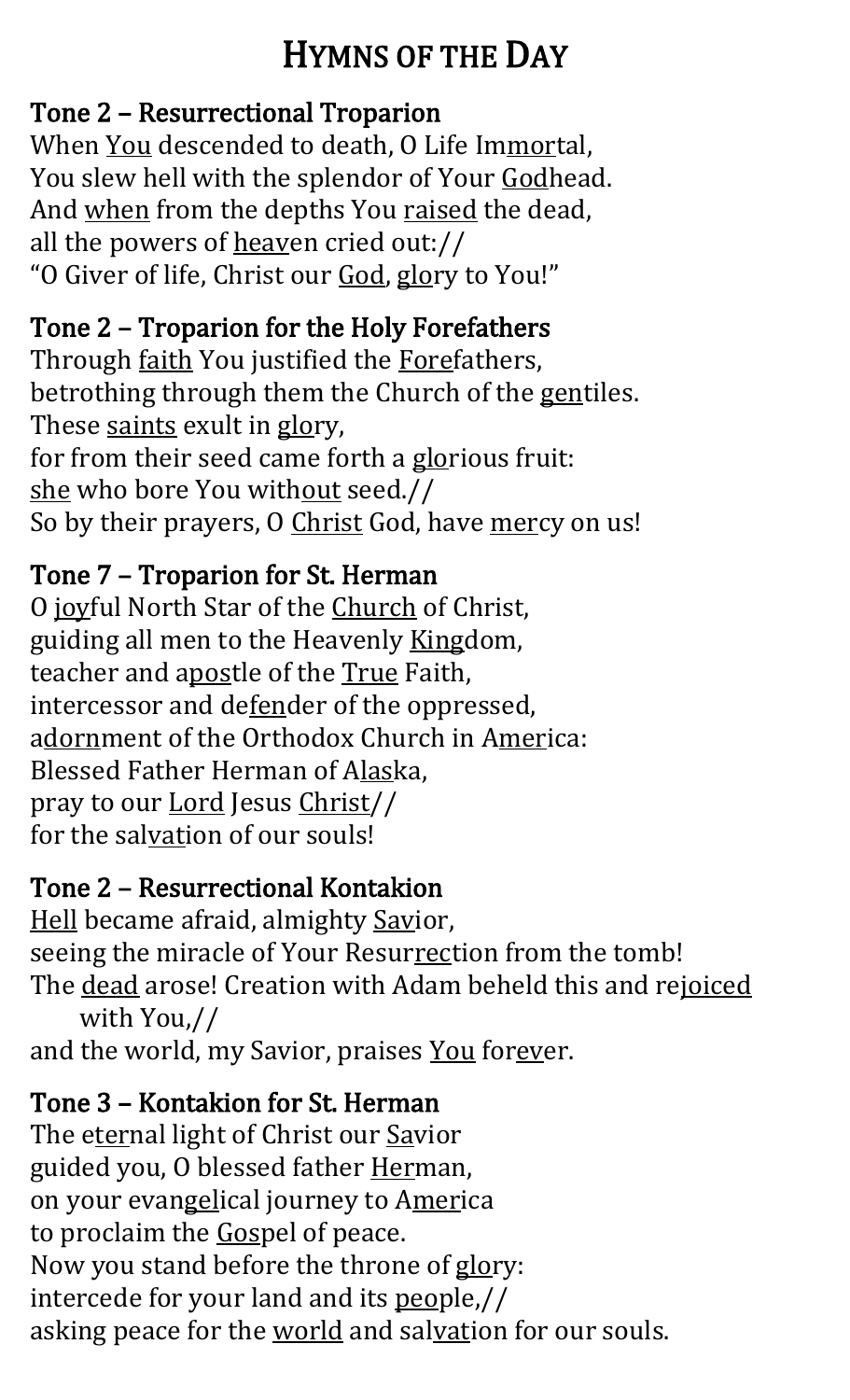#### Tone 6 – Kontakion for the Holy Forefathers

You did not worship the graven image, O thrice-blessed ones, but armed with the immaterial Essence of God, you were glorified in a trial by fire. From the midst of unbearable flames you called on God, crying: "Hasten, O compassionate One! Speedily come to our aid,// for You are merciful and able to  $\underline{do}$  as You will!"

### SCRIPTURE READINGS

#### Tone 4 – Song of the Fathers (Daniel 3)

Blessed are You, O Lord God of our fathers, and praised and glorified is Your Name forever!

#### Tone 7 –Prokeimenon for St. Herman (Psalm 115)

Precious in the sight of the Lord / is the death of His saints!

#### Epistle: Colossians 3.4-11 (Forefathers)

Brethren, when Christ who is our life appears, then you also will appear with Him in glory. Therefore, put to death your members which are on the earth: fornication, uncleanness, passion, evil desire, and covetousness, which is idolatry. Because of these things, in which you once walked when you lived in them, the wrath of God is coming upon the sons of disobedience. But now you must put off all these: anger, wrath, malice, blasphemy, filthy language from your mouth; do not lie to one another, since you have put off the old man with its deeds and have put on the new man who is renewed in knowledge according to the image of Him who created him: where there is neither Greek nor Jew, circumcised nor uncircumcised, barbarian, Scythian, slave nor free, but Christ is all and in all.

#### Galatians 5.22 – 6.2 (St. Herman)

Brethren: the fruit of the Spirit is love, joy, peace, longsuffering, kindness, goodness, faithfulness, gentleness, selfcontrol. Against such there is no law. And those who are Christ's have crucified the flesh with its passions and desires. If we live in the Spirit, let us also walk in the Spirit. Let us not become conceited, provoking one another, envying one another.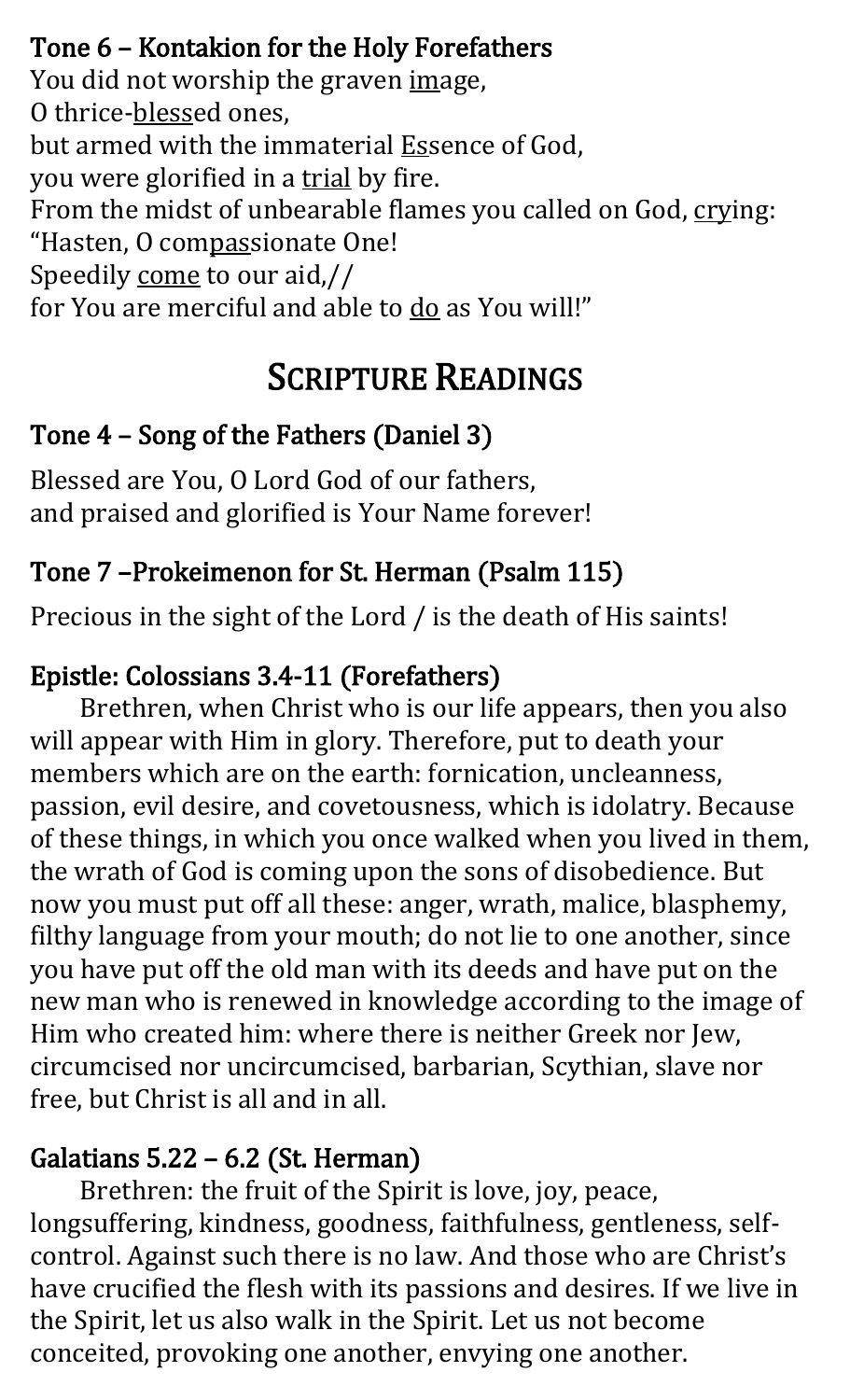Brethren, if a man is overtaken in any trespass, you who are spiritual restore such a one in a spirit of gentleness, considering yourself lest you also be tempted. Bear one another's burdens, and so fulfill the law of Christ.

#### Gospel: Luke 14.16-24 (Forefathers)

Jesus spoke this parable saying, "A certain man gave a great supper, and invited many, and sent his servant at supper time to say to those who were invited, 'Come, for all things are now ready.'

"But they all with one accord began to make excuses. The first said to him, 'I have bought a piece of land, and I must go and see it. I ask you to have me excused.' And another said, 'I have bought five yoke of oxen, and I am going to examine them. I ask you to have me excused.' Still another said, 'I have married a wife, and therefore I cannot come.'

"So that servant came and reported these things to his master. Then the master of the house, being angry, said to his servant, 'Go out quickly into the streets and lanes of the city, and bring in here the poor and the maimed and the lame and the blind.'

"And the servant said, 'Master, it is done as you commanded, and still there is room.' Then the master said to the servant, 'Go out into the highways and hedges, and compel them to come in, that my house may be filled. For I say to you that none of those men who were invited shall taste my supper.'"

#### Luke 6.17-23 (St. Herman)

At that time, Jesus came down with them and stood on a level place with a crowd of His disciples and a great multitude of people from all Judea and Jerusalem, and from the seacoast of Tyre and Sidon, who came to hear Him and be healed of their diseases, as well as those who were tormented with unclean spirits. And they were healed. And the whole multitude sought to touch Him, for power went out from Him and healed them all.

Then He lifted up His eyes toward His disciples, and said: "Blessed are you poor, for yours is the kingdom of God. Blessed are you who hunger now, for you shall be filled. Blessed are you who weep now, for you shall laugh. Blessed are you when men hate you, and when they exclude you, and revile you, and cast out your name as evil, for the Son of Man's sake. Rejoice in that day and leap for joy! For indeed your reward is great in heaven, for in like manner their fathers did to the prophets."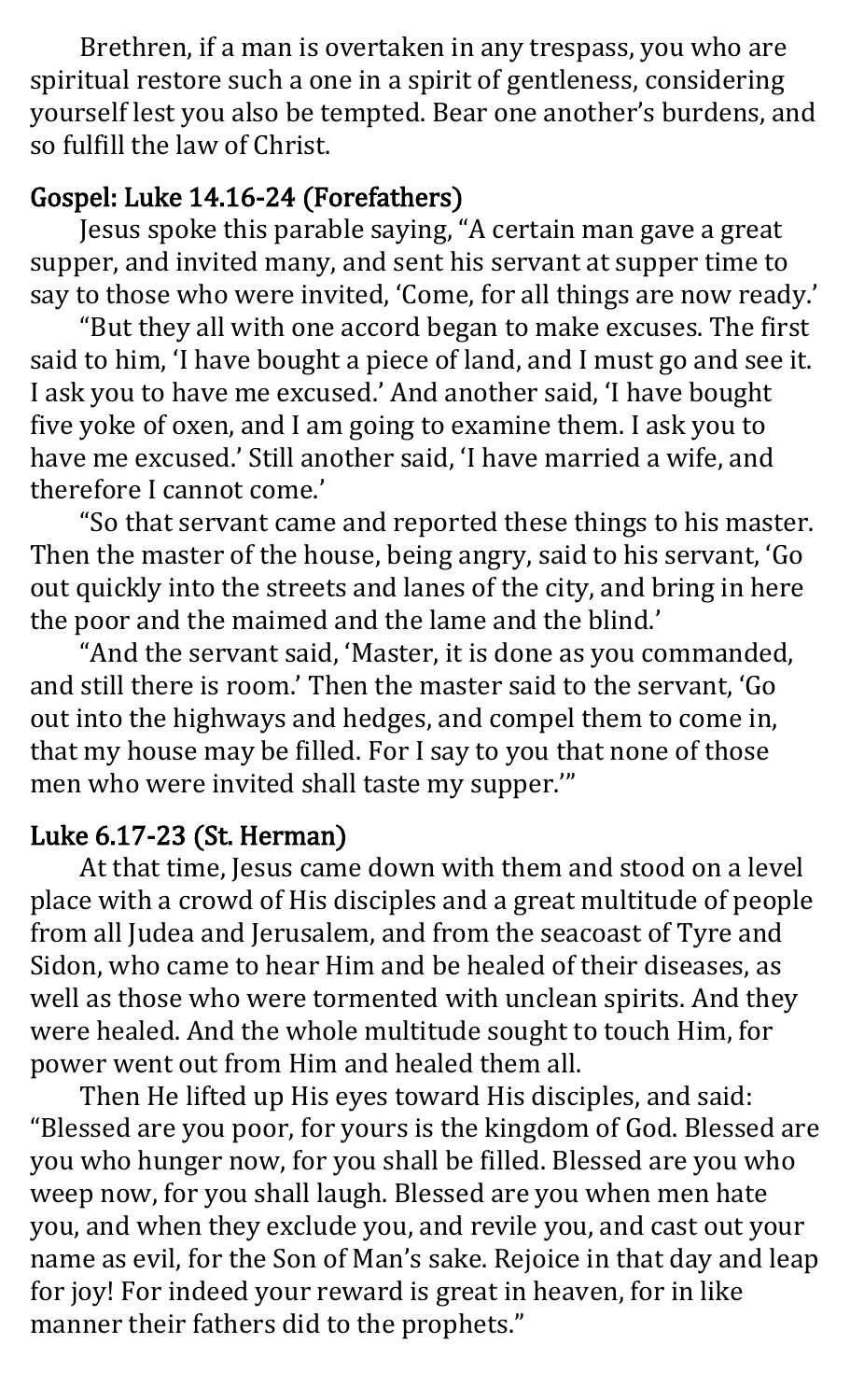### WE REMEMBER IN PRAYER

N.Dep. Barbara Kurth Mary Ann Behnke Mitch Bright Archbishop David Sue McCune Ev.Mem. Peter Petroff ('30) Anastasia Lewontuk ('49) Anga Julovich ('85) Health & Salv. Archpr. Peter Mat. Margaret Mat. Anne Pr. Christopher Mat. Jennifer Andrew Gideon Kevin Jon Tanya Jovan Julia Warren Tom Tina Brittany Jennifer Gail Stacy Jeramie Olivia Parker Christine Linda Larry Rollie Joseph Nadia Daniel Brendan David Sharon Michael Janie Tanya Christopher Nina Renee Carissa Cynthia John Vern Olga Mark Jerry Michael Janice Dushawna Daniel Anthony Janet Daryl Diane Carla Susan Timothy William Paul Joseph Linda Claudia Tom Beth Elizabeth Snezana Nathan Kara Ryan Thomas Carol Christine Jon Zoey Dominic Declan Hudson TaQuana Ayden Hyland Jason Ted James Pamela Erin Alexander Ronald Theodore Robert Mary Ann Lara Craig Chuck **Scott** Mark **Julie** 

\*If you know someone who needs prayer, please give their name to Fr Jacob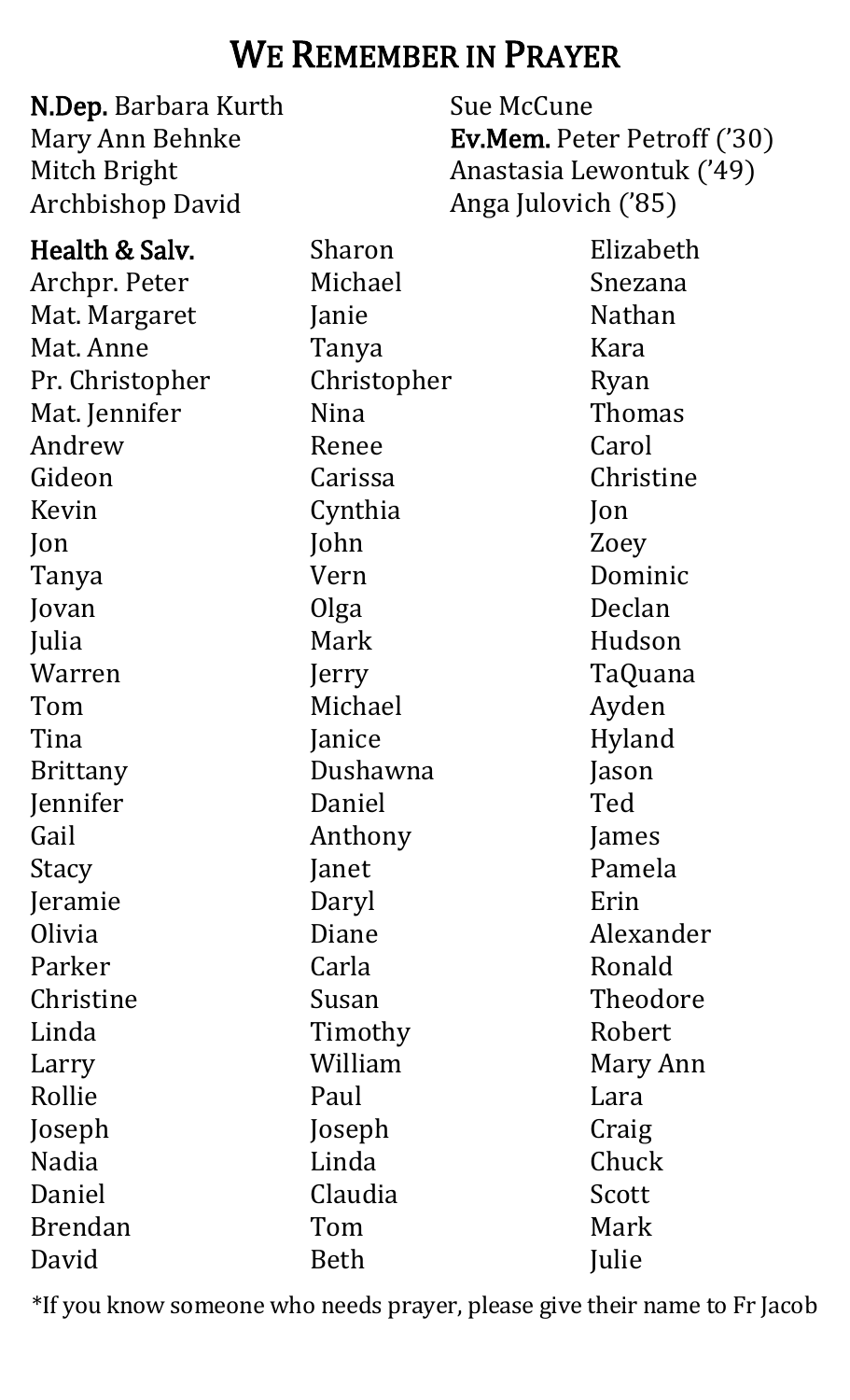## ANNOUNCEMENTS

The next weekday Liturgy will be for the Saturday before Nativity this Saturday, December 19.

Thank you to those who assisted with the blood drive on Friday.

2021 Calendars are available in the Narthex.

Order forms for a Christmas Sausage Sale are available in the Narthex. Proceeds benefit our building fund, which is now saving to replace our roof in 2022. Polish and Italian sausage were made by a team of men from our parish.

This Advent season we are participating in a Christmas toy drive for foster children. There is a flyer with more information in the Narthex, as well as a drop-box to leave your gifts.

Contrary to the December calendar, there will be no Bible Study until after the new year.

#### Mark your calendars:

- Dec 17: Faith Enrichment @ 10am
- Dec 24: Vesperal Liturgy of Christmas @ 10am Christmas Vigil @ 6pm
- Dec 25: Festal Divine Liturgy @ 9am

Last Week's Gifts to the Lord: \$5,040

# Exposing the Works of Darkness A reflection by His Eminence, our Archbishop Paul

Take no part in the unfruitful works of darkness, but instead expose them. For it is a shame even to speak of the things that they do in secret; but when anything is exposed by the light it becomes visible, for anything that becomes visible is light. (Eph 5:11-13)

This verse from Ephesians was part of the epistle reading for last Sunday December 6<sup>th</sup>, the feast day of St. Nicholas. How did St. Nicholas expose the works of darkness in his ministry? As we raise our children how do we help them to cope with evil in this world and bear witness to the world's initial goodness? Read the life of